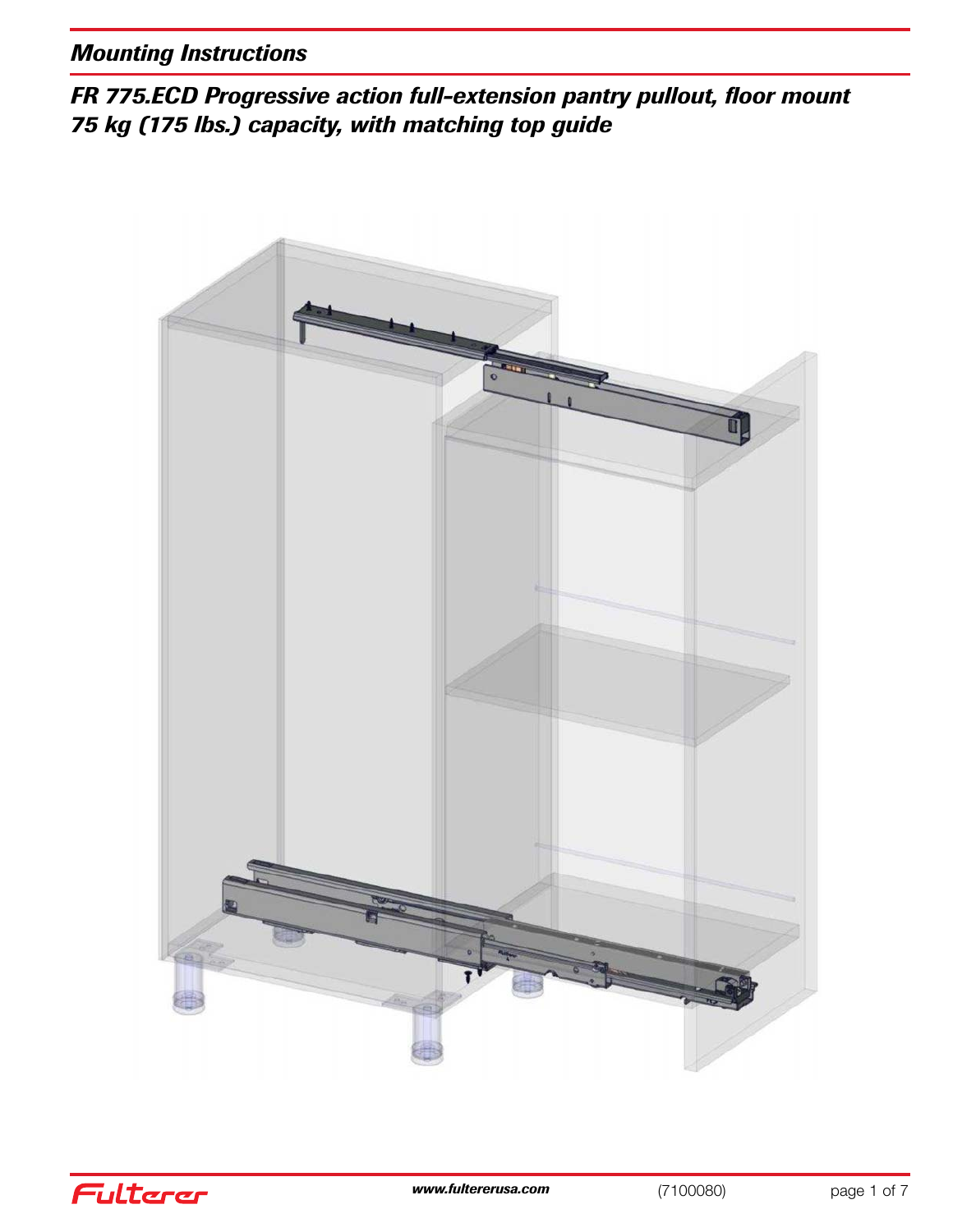*FR 775.ECD*







- FR 775 Progressive-Action Pantry-Pull out Drawer slide mounts in cabinet as per **drawing 2, 2a** and according to the **hole locations** using # 7 screws.
- The Top Guide mounts as per **drawings 1, 1a** and **1b** and the **hole locations** using # 7 screws.



Fulterer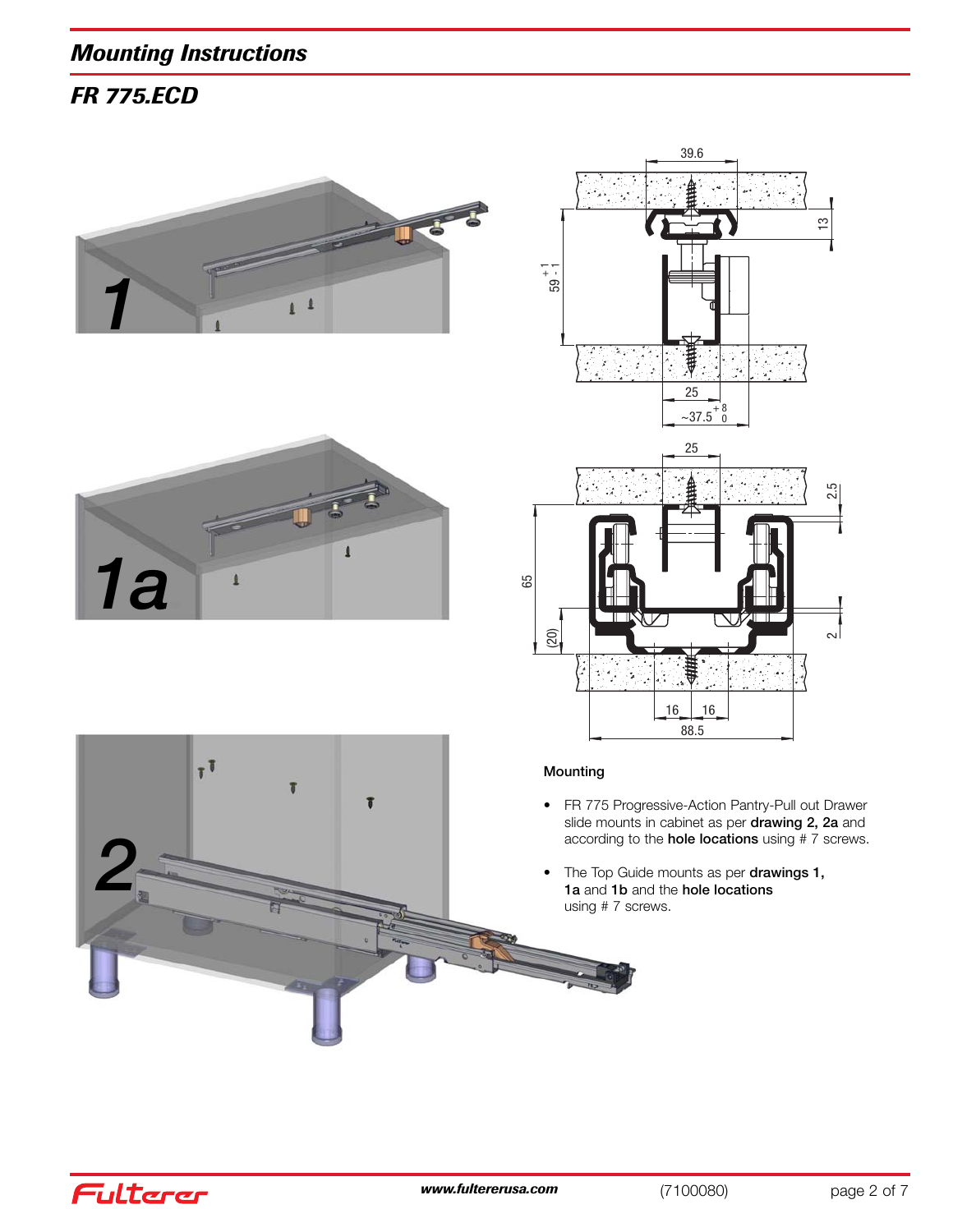





- The Adapter mounts as per **drawing 3** and **2a** and the **hole locations** using # 7 screws.
- The U-Profile of the Top Guide mounts as per **drawing 4** and **1b** and the **hole locations** using # 7 screws.
- Easy Close of the Top Guide clips in place as per **drawing 5** and **5a.**

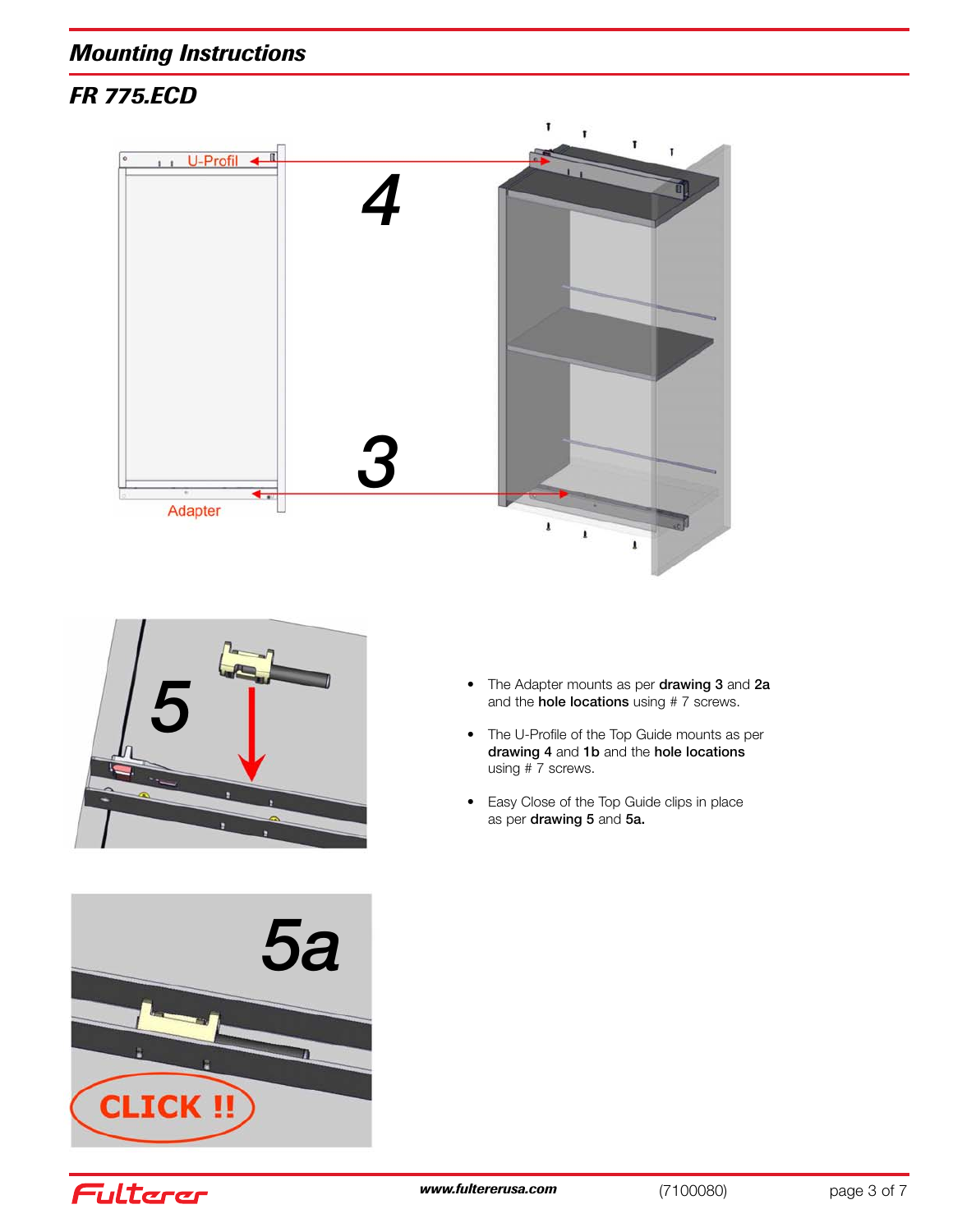

- Before you install your pull-out as per **drawing 6**, please ensure that the safety clip in the U-Profile of the Top Guide is open (**fig. A**)
- Insert the pull-out as per **drawing 7** and **7b** and push it to the end stop. The pushing resistance will increase in the last few millimeters because of the snap-in mounting method. You should hear a "click" when you pushed the pull-out all the way in.

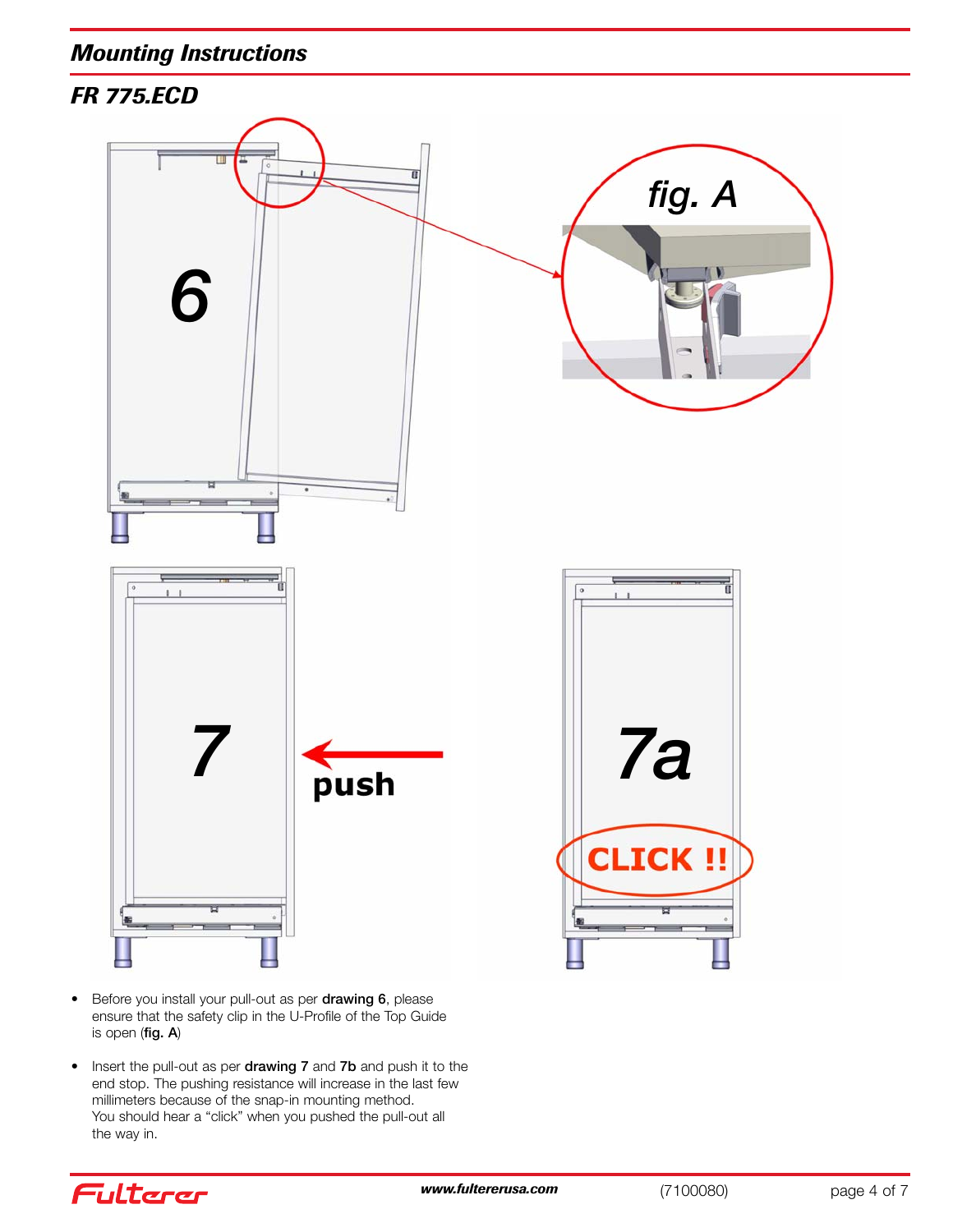

- Open the cabinet
- Close safety clip (**fig. B**) at the Top Guide as per **drawing 8**.
- Close Allen screws carefully secure the adapter (**fig. C**)
- The default setting of the tilt adjustment as per **drawing 9** is neutral. Adjustable range is ±3mm (**fig. D**) to adjust the front tilt vertically (**fig. 9**)

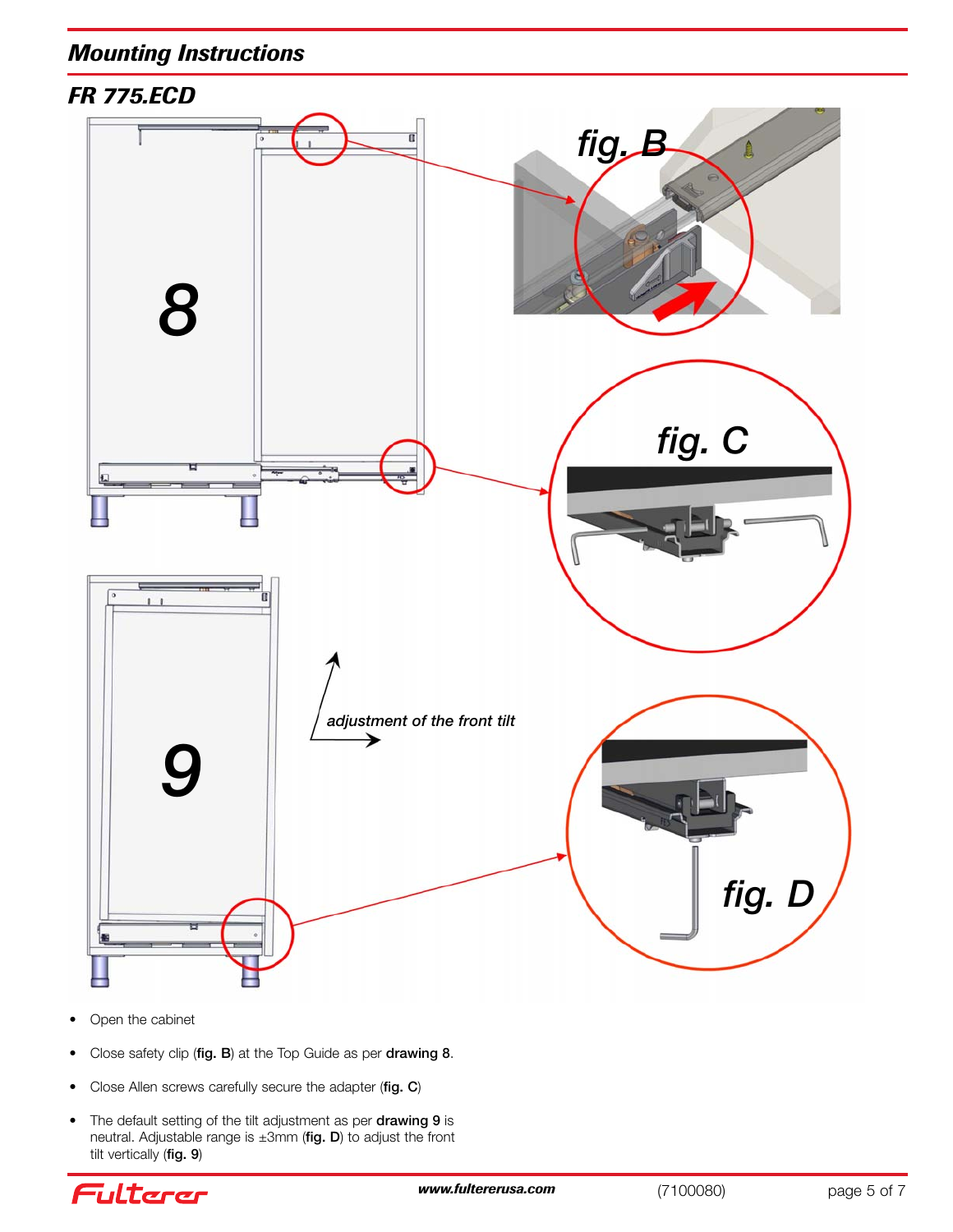

- Use the oblong hole in the U-profile of the Top Guide (**fig. E**) for the lateral adjustment of the pull-out as per **drawing 10**.
- Use the Allen screws in the bottom slide (**fig. F**) for the lateral adjustment of the pull-out as per **drawing 10**. **Note:** tighten screws firmly
- Do not lubricate any part of the FR 775